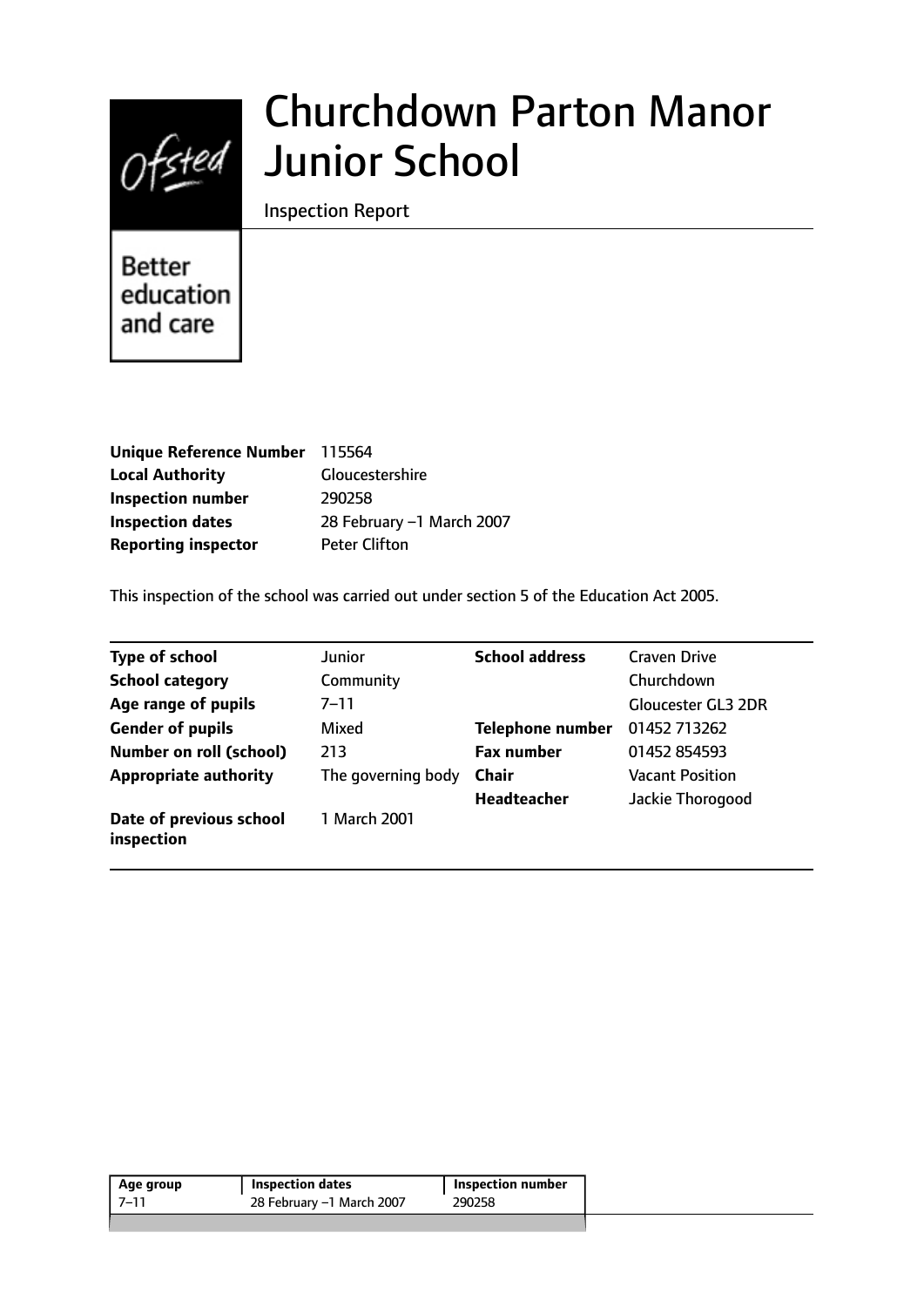© Crown copyright 2007

Website: www.ofsted.gov.uk

This document may be reproduced in whole or in part for non-commercial educational purposes, provided that the information quoted is reproduced without adaptation and the source and date of publication are stated.

Further copies of this report are obtainable from the school. Under the Education Act 2005, the school must provide a copy of this report free of charge to certain categories of people. A charge not exceeding the full cost of reproduction may be made for any other copies supplied.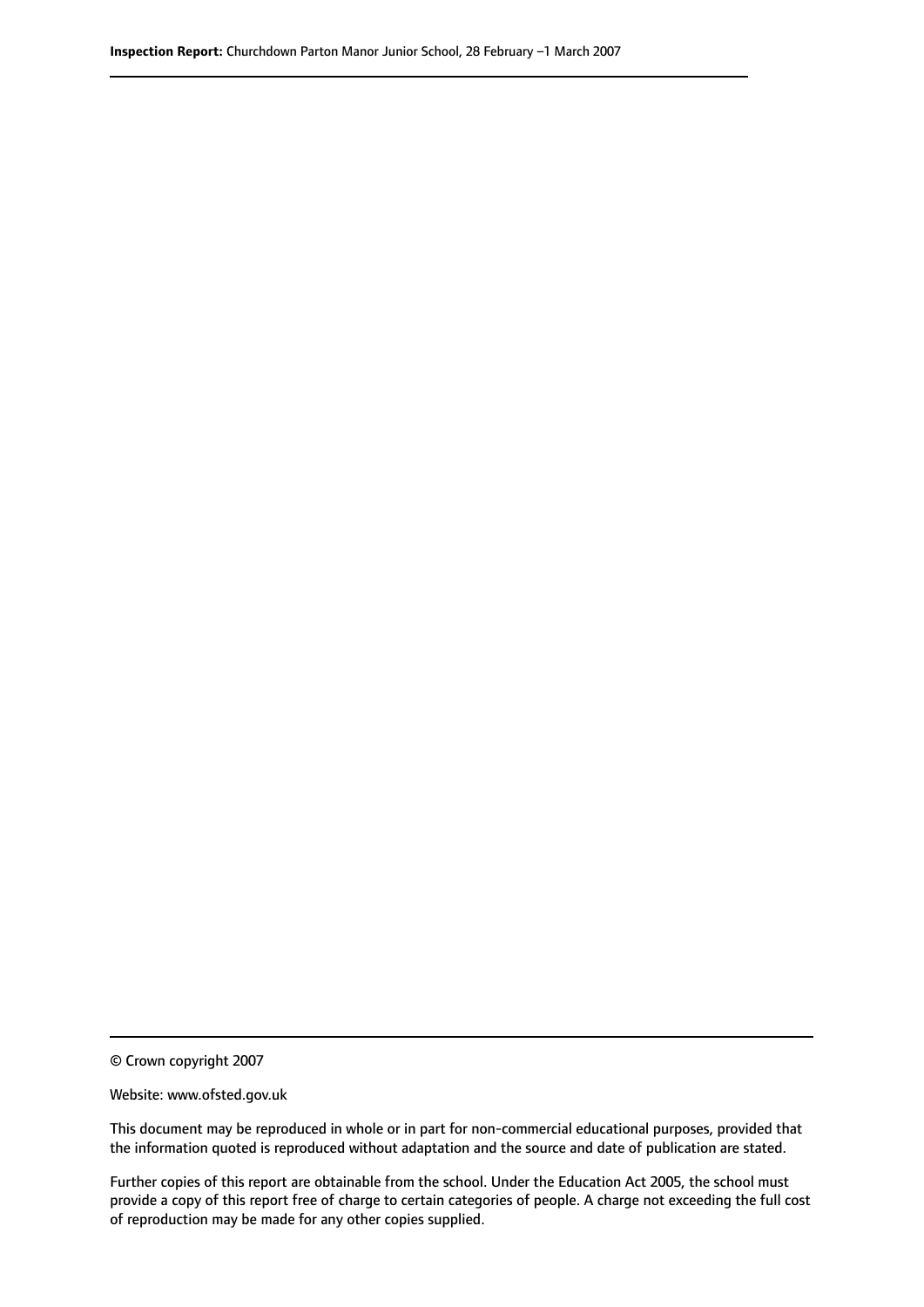# **Introduction**

The inspection was carried out by two Additional Inspectors.

## **Description of the school**

This is an average-sized school with two classes in each year. Pupils attend mainly from the large village of Churchdown, including two permanent sites for Travellers. The number of pupils joining and leaving the school other than at the usual time is high. Pupils come into the school with a wide range of skills and abilities, which are generally below average overall. Most pupils are White British. The proportion of pupils with learning difficulties and disabilities is above average.

## **Key for inspection grades**

| Grade 1 | Outstanding  |
|---------|--------------|
| Grade 2 | Good         |
| Grade 3 | Satisfactory |
| Grade 4 | Inadequate   |
|         |              |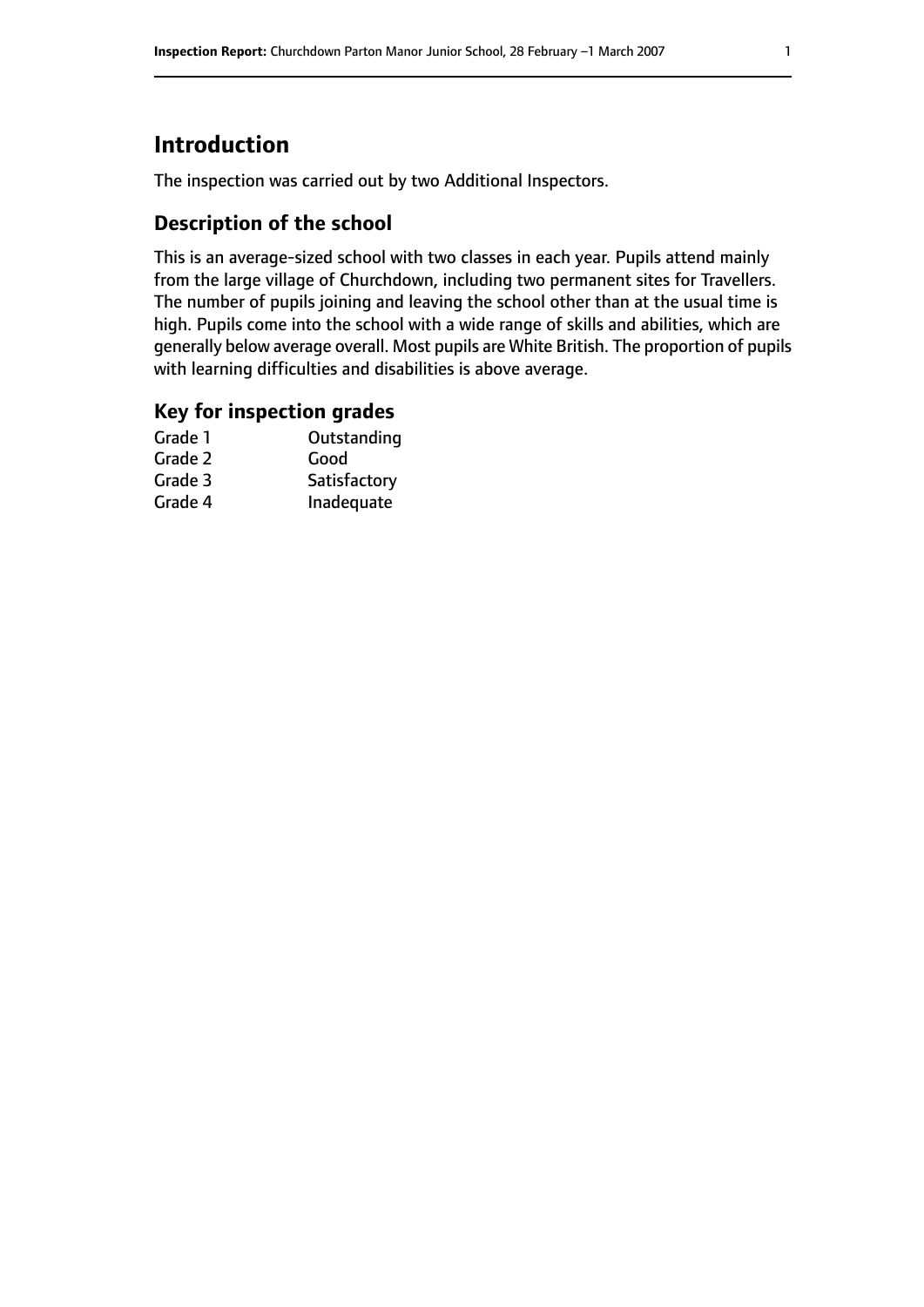# **Overall effectiveness of the school**

#### **Grade: 2**

Churchdown Parton Manor Junior is a good school. Parents strongly support the school and comment positively on the social and academic support provided. Nearly all think that their children are valued and make good progress. Good care, guidance and support underpin all of the school's work, and pupils grow considerably in maturity and independence as they move through the school. Adults set high expectations for behaviour and pupils nearly always respond well. The school is a happy and harmonious community. Pupils feel safe and have very positive attitudes to their learning. They say they are proud of their school achievements. Pupils' personal development and well-being are good and attendance is satisfactory. Many pupils attend well but a few do not attend regularly enough despite the efforts made by the school to encourage them to do so. Leadership and management are good. The headteacher and her deputy provide very strong leadership. They ensure that all pupils, regardless of their background or of the barriers they face to their learning, are fully included in all aspects of school life. Pupils' achievement is good and they reach average standards by the time they leave school. Standards in English have risen for the past few years as a result of well targeted initiatives. The school clearly exceeded challenging targets in English and were very close to them in mathematics. There is good capacity for the school to become even more effective. In mathematics, standards have lagged behind those in English and science for some time. This is despite a number of changes made to help raise standards. Leaders have rightly identified the need to strengthen pupils' mathematical investigation skills so that they can apply their knowledge and understanding better. Changes have been monitored, but not sufficiently well evaluated to see how effective they have been to improve pupils' progress. The curriculum and teaching are good. Teachers create a positive atmosphere for learning and activities nearly always meet pupils' different needs. Teaching assistants provide valuable support for those pupils with learning difficulties and disabilities. Creative elements such as music, dance and art are strong. Afterschool and lunchtime provision add considerably to pupils' enjoyment and achievement. The science curriculum is well delivered and has good practical and experimental elements. Pupils have targets for improvement in English so that when starting a new piece of writing, for example, they have a good understanding about how to improve on their previous work. This is also helped by teachers' marking which is frequently good. However, this good practice is not sufficiently well developed in other subjects such as mathematics. As a result, pupils have insufficient information to set their own goals for improvement.

#### **What the school should do to improve further**

- Sharpen the evaluation of success measures for changes introduced to improve standards in mathematics, particularly in investigational skills.
- Develop target setting in the school so that the pupils gain a clearer understanding of how they can improve and set themselves goals to achieve.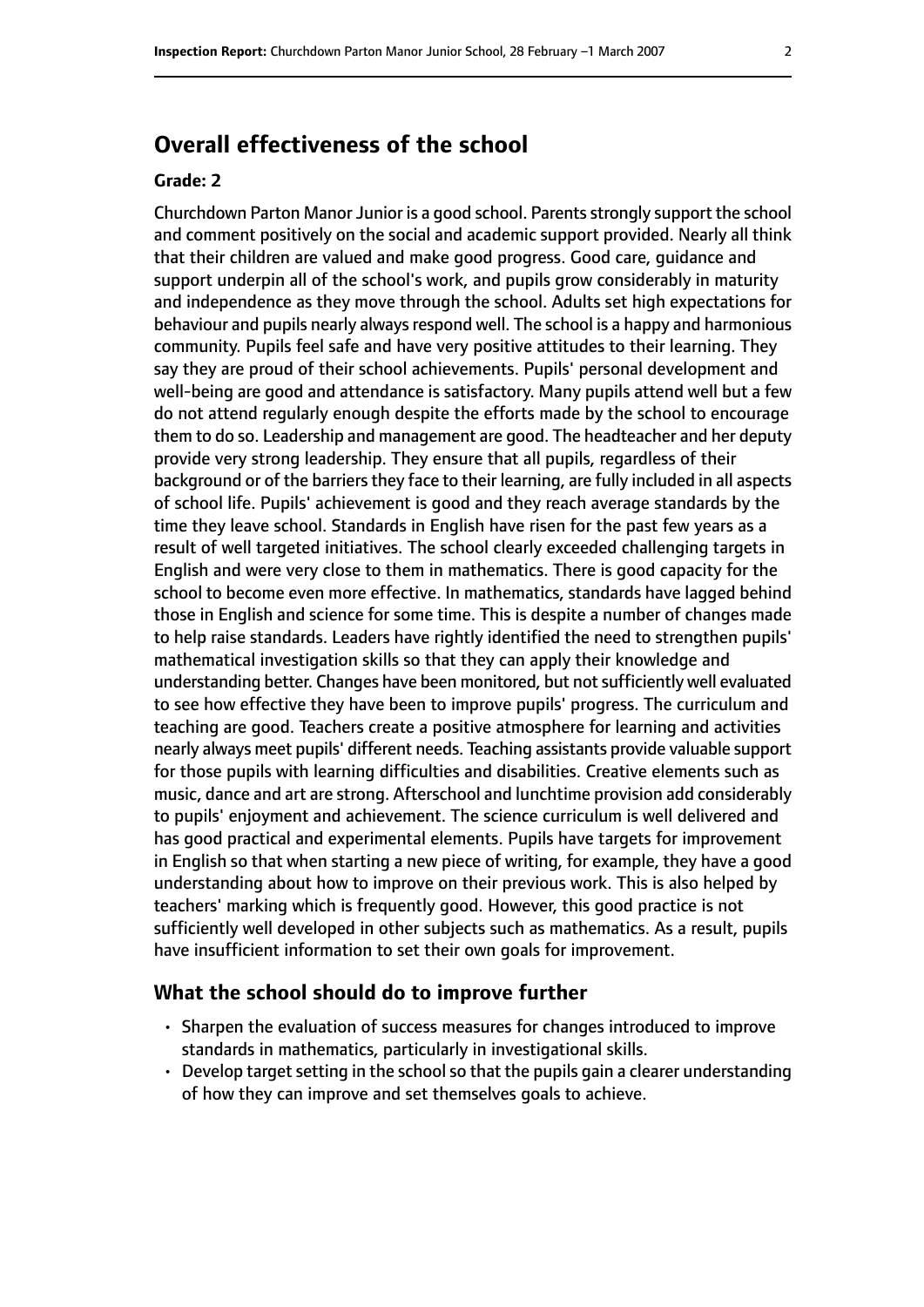# **Achievement and standards**

#### **Grade: 2**

Pupils come into the school with below average standards and make good progress to reach average standards by the time they leave. Pupils with learning difficulties and disabilities achieve well because of the good individual support provided, particularly by teaching assistants. The poor attendance by a few pupils is affecting how well they achieve. In Year 6, results from national tests in 2006 were average overall. Standards in English and science were average, but close to being above average. In mathematics, standards were average asthey have been since 2002. There are above average numbers of pupils reaching the higher Level 5 in English and science. Standards in art and dance are above average. The school has recently made some progress in developing pupils' investigation and problem solving skills and this is beginning to raise standards in mathematics.

# **Personal development and well-being**

#### **Grade: 2**

Pupils enjoy school and want to do well. A few younger pupils, in particular, are still developing skills for learning such as listening and concentrating on work. Pupils are very enthusiastic about many aspects of school life such as using information and communication technology (ICT), and the range of clubs available after school. Pupils understand the need for physical exercise and say they really enjoy sports like swimming and rugby. They are developing better eating habits and a good awareness of the potential dangers of some drugs. 'Wake up and shake up' provides younger pupils with a lively start to the day. Pupils feel safe and secure, confidently asking for help if they are ever worried. They have a lot of confidence in the adults who look after them. Pupils do not think that bullying is an issue, because staff deal with it effectively if it happens. Spiritual, moral, social and cultural development is good. Pupils' good sense of being part of a community and tolerance are seen in the way they make friends and help each other. Pupils like learning about different lifestyles, for example valuing the visit from a grandparent of Traveller heritage. Year 6 pupils feel well prepared and ready for secondary school, but sad at having to move on. They have good basic skills in English and mathematics. Being representatives on the school council and other responsibilities such as being 'buddies' to other pupils are helping them to become responsible citizens.

# **Quality of provision**

#### **Teaching and learning**

#### **Grade: 2**

Across the school teachers provide clear explanations to help pupils improve their understanding. Teachers have good subject knowledge and they manage pupils well. Teaching assistants work effectively with pupils who find it difficult to concentrate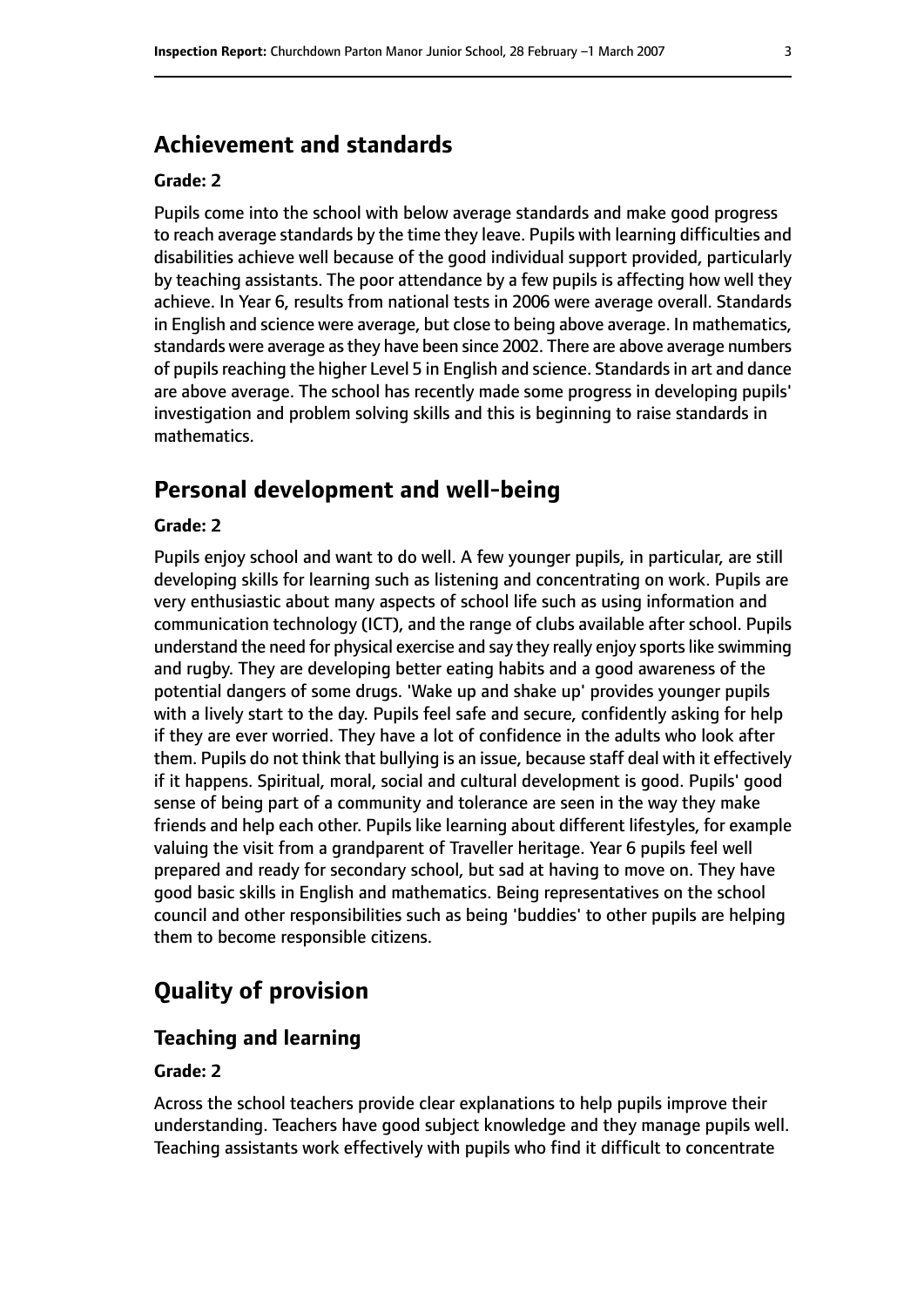on their work and as a result these pupils settle quickly and often make good progress. Lessons are adapted well to ensure that new or key vocabulary is explained. Teachers often use imaginative approaches to engage the interest of pupils and encourage them to participate. They use practical activities well to provide opportunities for pupils to discuss what they know and understand, helping the pupils to form a range of different ideas such as in writing. In a few lessons, learning is slowed because pupils sit on the carpet and listen for too long. On some other occasions they are given mundane repetitive tasks such as completing too many sums rather than being moved on to more challenging work involving the application of skills and understanding.

## **Curriculum and other activities**

#### **Grade: 2**

The curriculum is adapted well to the needs and capabilities of different pupils such as those with learning difficulties and disabilities. All subjects are suitably planned and there is good provision in sport, dance and art which both boys and girls enjoy. There are good opportunities for pupils to write at length in different subjects such as history and geography. A very wide and interesting range of extra clubs is available and much enjoyed. Visits are used well to support pupils' understanding and enjoyment such as the trip to a Roman Manor House in history. Pupils recall with great interest how the Romans marked bricks to help them build houses. Changes made to improve opportunities for pupils to develop their mathematical investigational skills are beginning to raise standards. For example, Year 6 pupils find different ways to work out the percentages of large numbers confidently. However, strategies are not yet sufficiently well established across all classes and the overuse of text books inhibits this approach.

#### **Care, guidance and support**

#### **Grade: 2**

The pastoral support and care offered to pupils is particularly good. It is well planned, and based on teachers' knowledge of individual pupils. Pupils who have challenging behaviour are supported sensitively yet firmly and they settle quickly into school routines and make a positive contribution. Safeguarding procedures are in place and meet requirements. Pupils value the opportunity to talk to the school-based counsellor if they need advice. The school has good procedures in place to follow up those pupils with poor attendance. The academic support pupils are given is satisfactory with some good features. In English, pupils assess their own writing and identify which areas they are trying to improve which helps to accelerate their learning. In dance, pupils profit from evaluating each other's performance positively. In mathematics, pupils know what they are learning on a lesson by lesson basis but do not have sufficiently specific targets for improvement.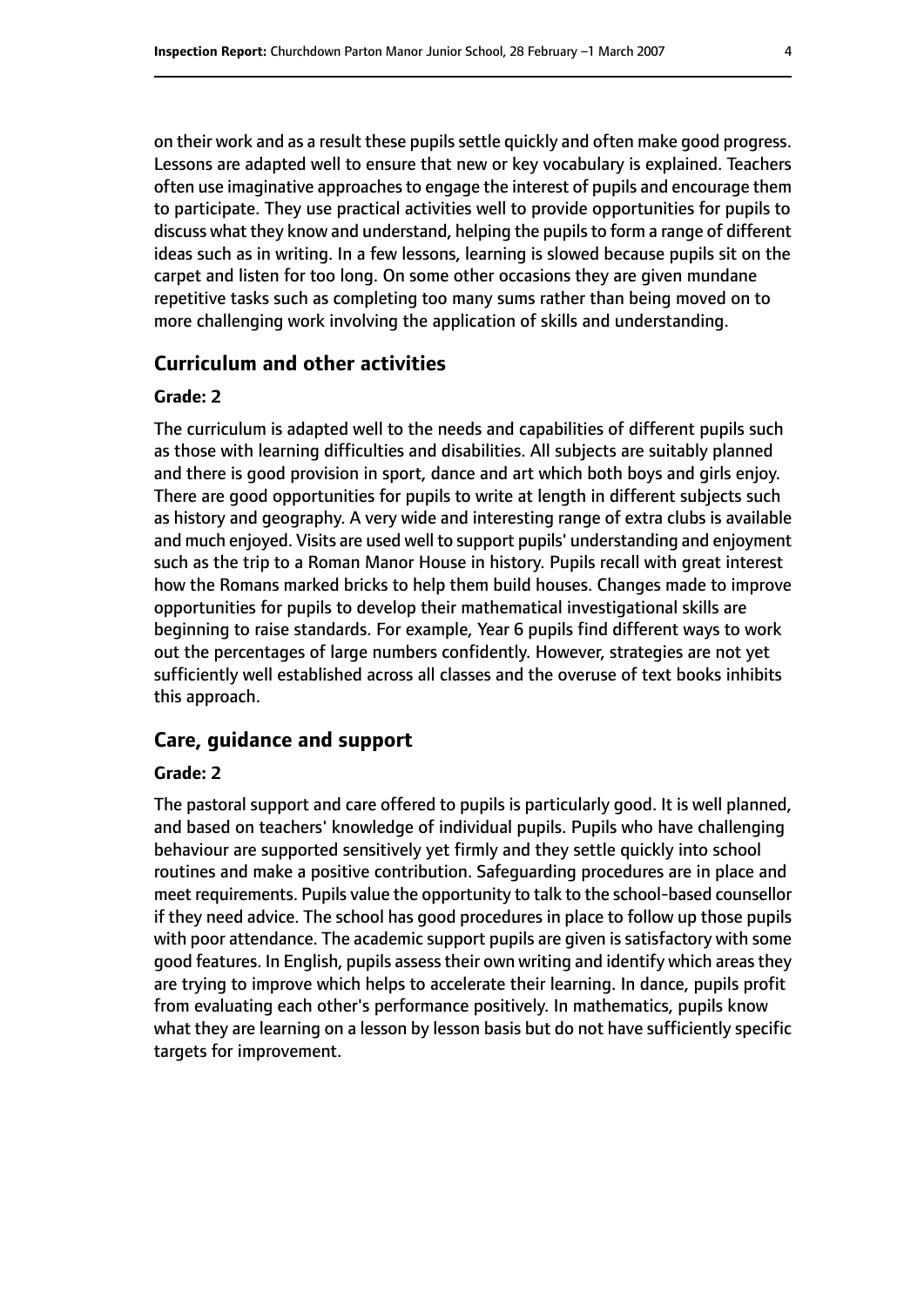# **Leadership and management**

#### **Grade: 2**

Overall, self-evaluation is accurate and leaders have recently improved how they track pupils' attainment across the school. This development is helping them measure the pupils' progress more regularly so that any who are not doing well enough can be supported more quickly. The strong lead provided by the headteacher and her deputy has enabled the school to tackle all the issues identified from the previous inspection. Pupils who join the school at different times are integrated quickly and effectively. The improvement in English is as a result of well targeted work to improve pupils' reading and writing skills. Leaders and governors are keenly aware that standards in mathematics should be higher. The co-ordinator has carefully analysed strengths and weaknesses and delivered training to improve the provision for problem solving. However, there are weaknesses in evaluation because the effect of these changes on how well pupils progress has not been measured sufficiently well and implementation has been patchy. Governors strongly support the leaders and highly value the pastoral care provided. They provide a satisfactory challenge to leaders to raise standards even further.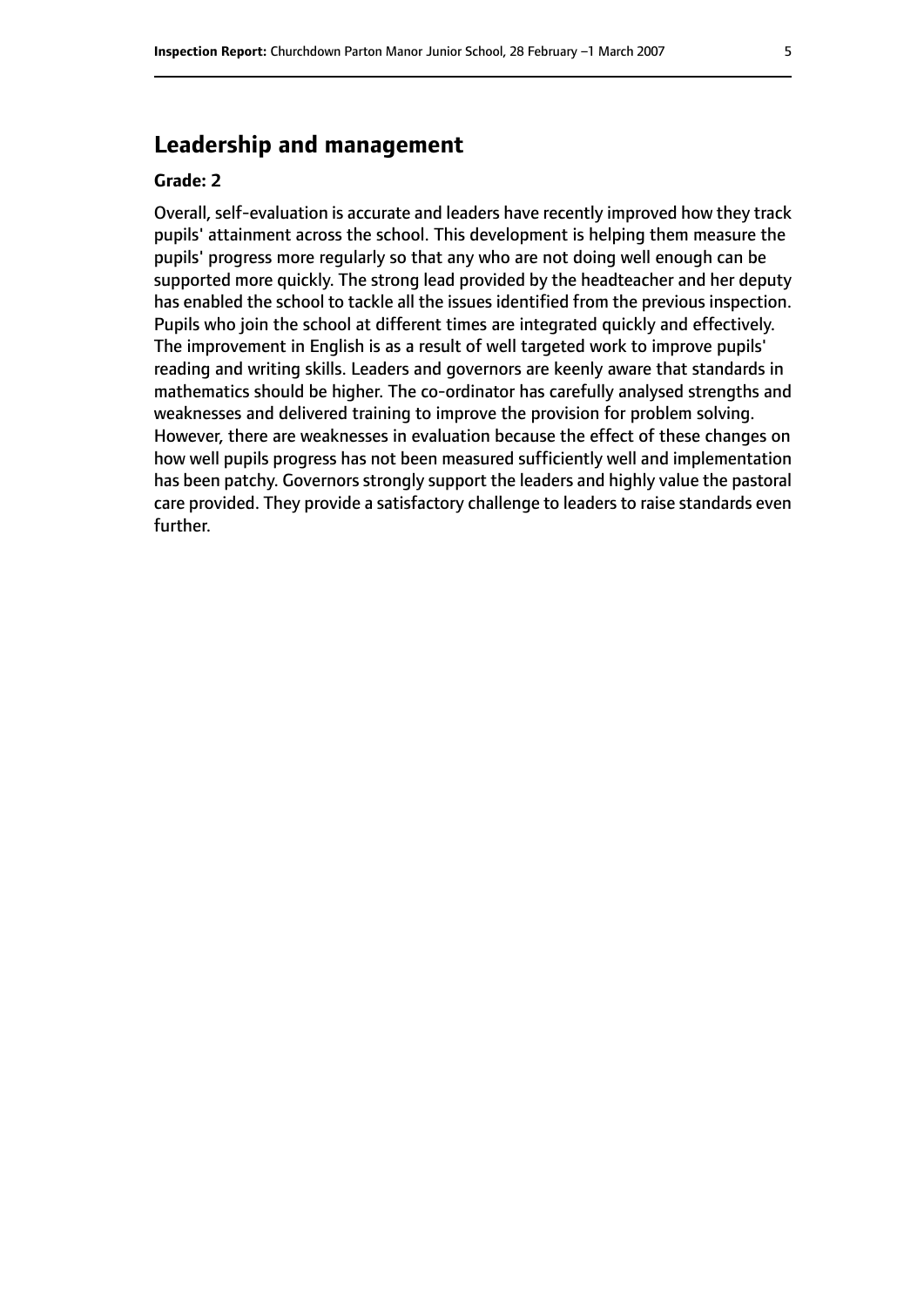**Any complaints about the inspection or the report should be made following the procedures set out inthe guidance 'Complaints about school inspection', whichis available from Ofsted's website: www.ofsted.gov.uk.**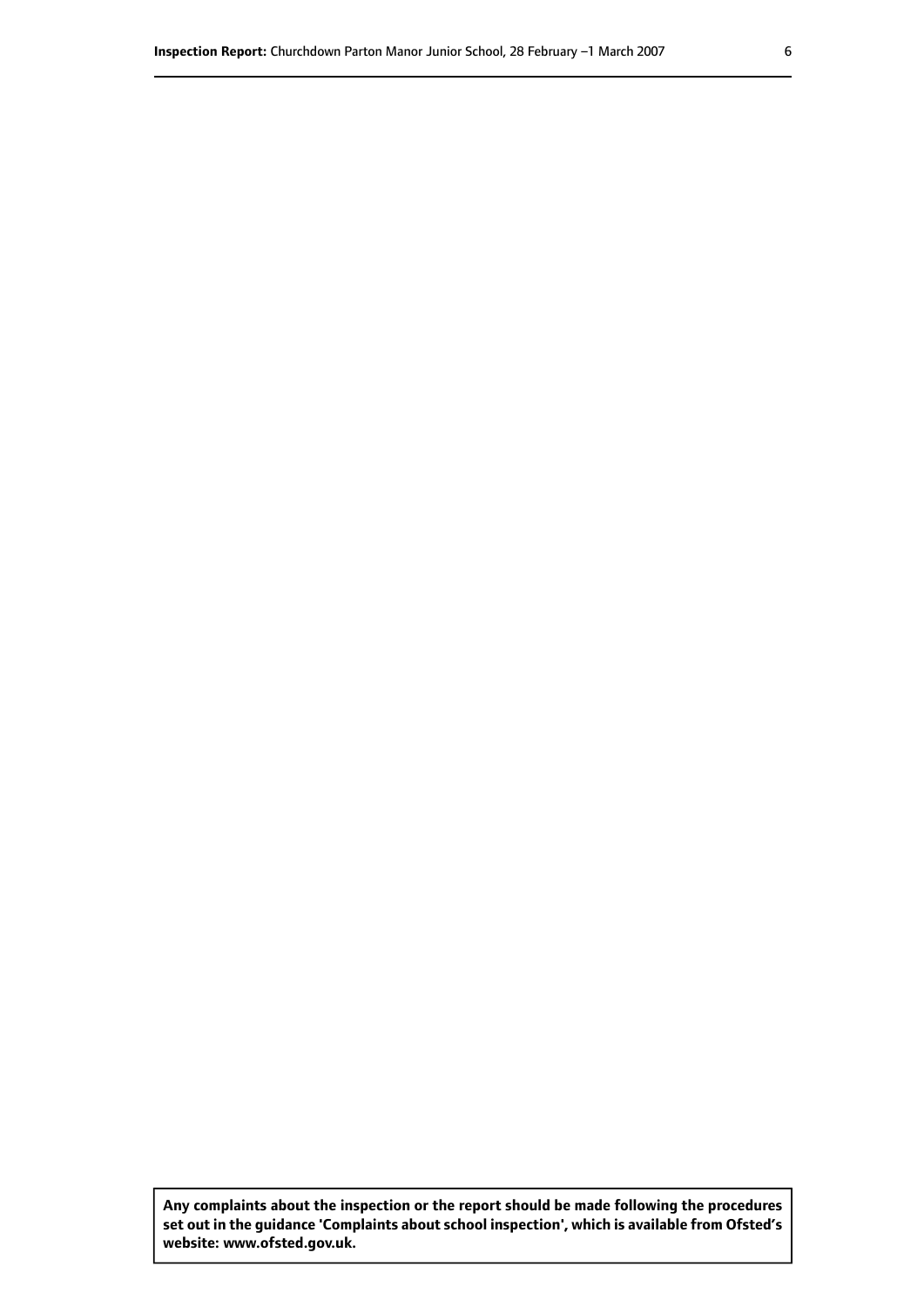# **Inspection judgements**

| Key to judgements: grade 1 is outstanding, grade 2 good, grade 3 satisfactory, and grade 4 | School         |
|--------------------------------------------------------------------------------------------|----------------|
| inadeauate                                                                                 | <b>Overall</b> |

# **Overall effectiveness**

| How effective, efficient and inclusive is the provision of education, integrated<br>care and any extended services in meeting the needs of learners? |     |
|------------------------------------------------------------------------------------------------------------------------------------------------------|-----|
| How well does the school work in partnership with others to promote learners'<br>well-being?                                                         |     |
| The effectiveness of the school's self-evaluation                                                                                                    |     |
| The capacity to make any necessary improvements                                                                                                      |     |
| Effective steps have been taken to promote improvement since the last<br>inspection                                                                  | Yes |

## **Achievement and standards**

| How well do learners achieve?                                                                               |  |
|-------------------------------------------------------------------------------------------------------------|--|
| The standards <sup>1</sup> reached by learners                                                              |  |
| How well learners make progress, taking account of any significant variations between<br>groups of learners |  |
| How well learners with learning difficulties and disabilities make progress                                 |  |

# **Personal development and well-being**

| How good is the overall personal development and well-being of the<br>learners?                                  |  |
|------------------------------------------------------------------------------------------------------------------|--|
| The extent of learners' spiritual, moral, social and cultural development                                        |  |
| The behaviour of learners                                                                                        |  |
| The attendance of learners                                                                                       |  |
| How well learners enjoy their education                                                                          |  |
| The extent to which learners adopt safe practices                                                                |  |
| The extent to which learners adopt healthy lifestyles                                                            |  |
| The extent to which learners make a positive contribution to the community                                       |  |
| How well learners develop workplace and other skills that will contribute to<br>their future economic well-being |  |

# **The quality of provision**

| How effective are teaching and learning in meeting the full range of the<br>learners' needs?          |  |
|-------------------------------------------------------------------------------------------------------|--|
| How well do the curriculum and other activities meet the range of needs<br>and interests of learners? |  |
| How well are learners cared for, guided and supported?                                                |  |

 $^1$  Grade 1 - Exceptionally and consistently high; Grade 2 - Generally above average with none significantly below average; Grade 3 - Broadly average to below average; Grade 4 - Exceptionally low.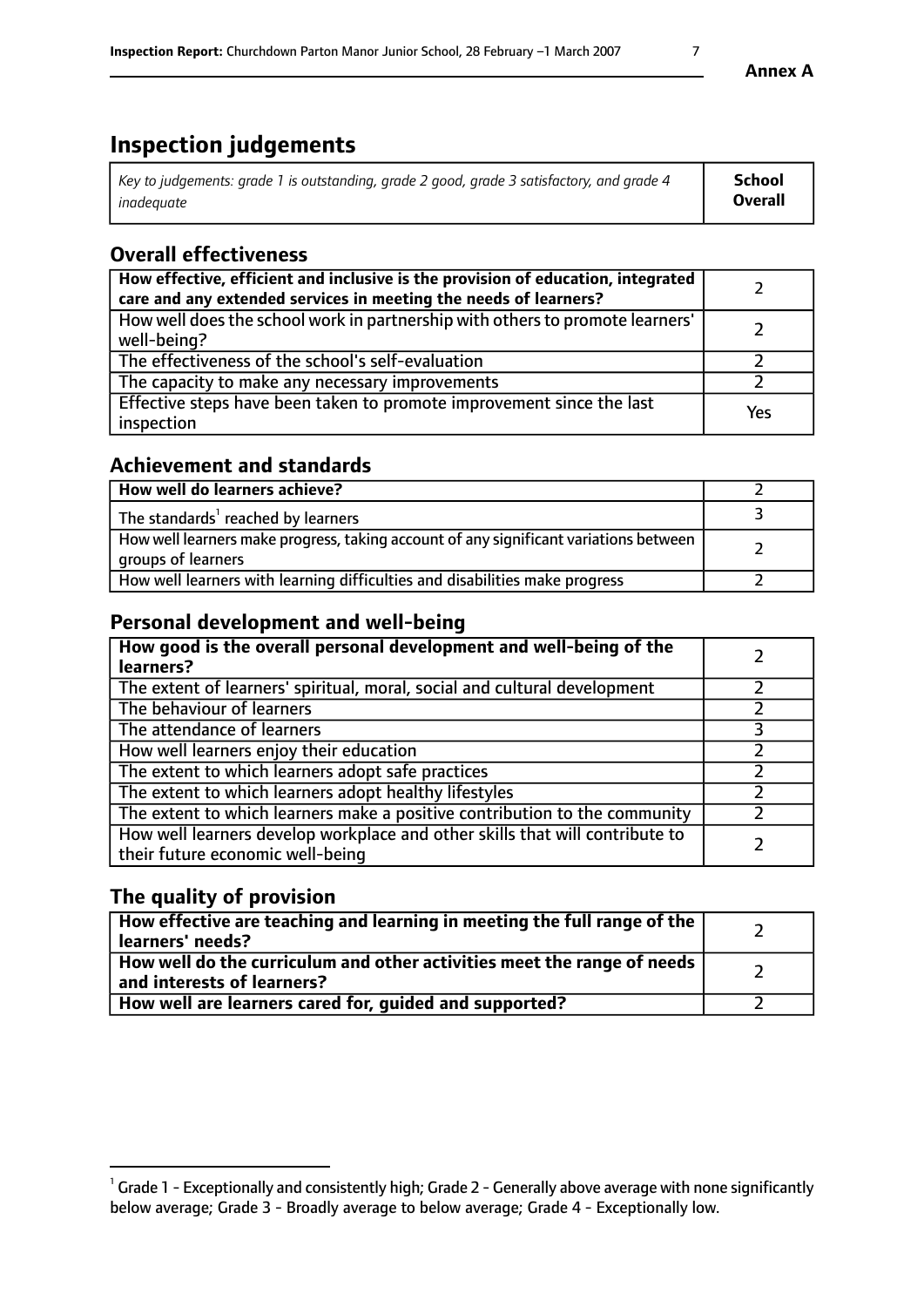# **Leadership and management**

| How effective are leadership and management in raising achievement             | $\mathcal{P}$ |
|--------------------------------------------------------------------------------|---------------|
| and supporting all learners?                                                   |               |
| How effectively leaders and managers at all levels set clear direction leading |               |
| to improvement and promote high quality of care and education                  |               |
| How effectively performance is monitored, evaluated and improved to meet       | 3             |
| challenging targets                                                            |               |
| How well equality of opportunity is promoted and discrimination tackled so     |               |
| that all learners achieve as well as they can                                  |               |
| How effectively and efficiently resources, including staff, are deployed to    | $\mathcal{P}$ |
| achieve value for money                                                        |               |
| The extent to which governors and other supervisory boards discharge their     | 3             |
| responsibilities                                                               |               |
| Do procedures for safequarding learners meet current government                | Yes           |
| requirements?                                                                  |               |
| Does this school require special measures?                                     | No            |
| Does this school require a notice to improve?                                  | <b>No</b>     |